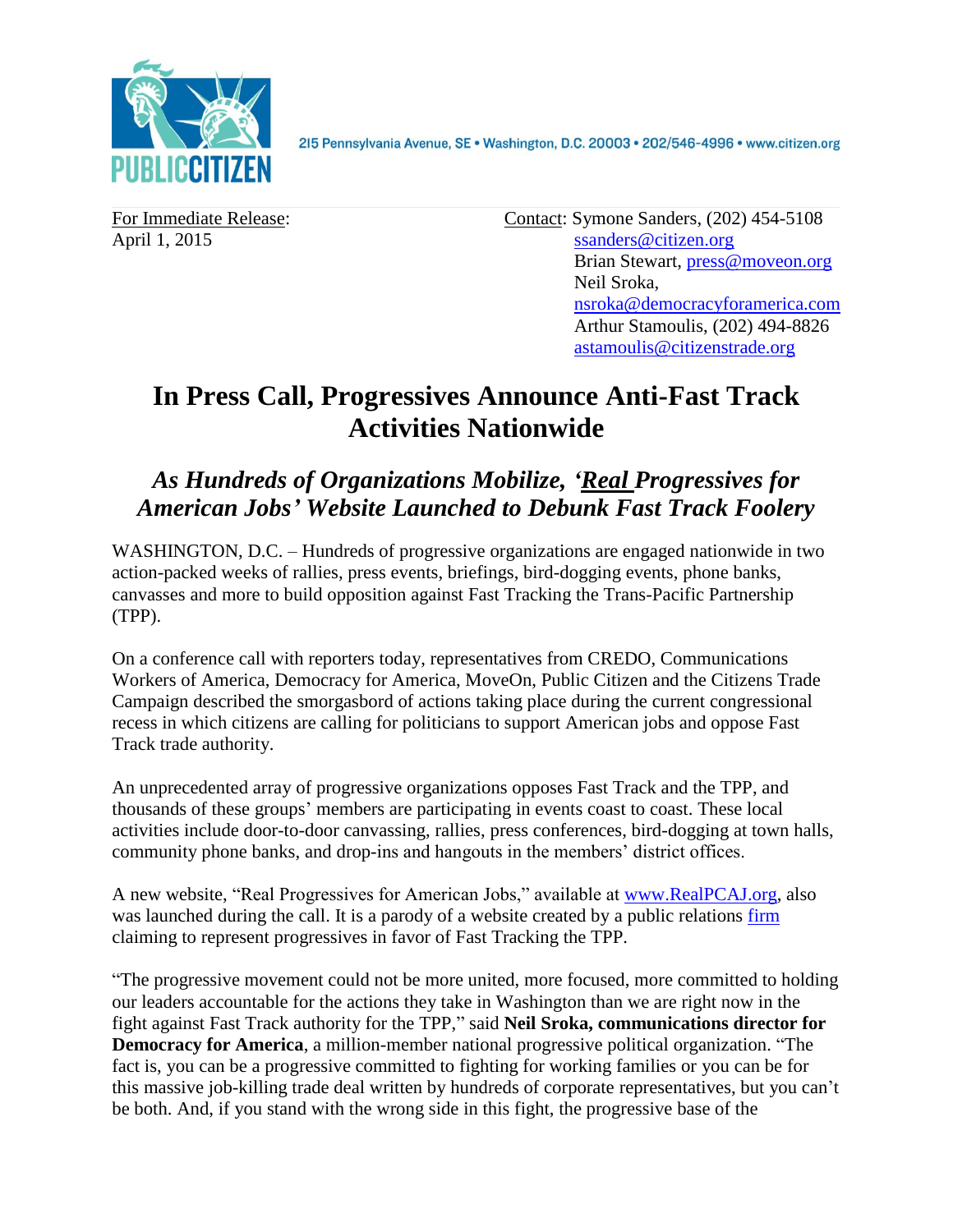Democratic Party stands ready to hold you accountable at the ballot box." Democracy for America is a national political action committee founded in 2004 by former Vermont Governor Howard Dean.

"Senator Ron Wyden has been a champion on key progressive issues ranging from NSA surveillance to Internet freedom. That's why MoveOn members would feel betrayed if Senator Wyden turned his back on transparency and co-sponsored Fast Track Authority for the TPP. The TPP is a deal-breaker for progressives. When we polled the 88,000 MoveOn members in Oregon, 79 percent of respondents said that they would support a challenger to Senator Wyden in a 2016 Senate primary if he supports Fast Track and the TPP. Senator Elizabeth Warren's call for opposition to the TPP has done more than strike a chord with MoveOn members—it has rung the Liberty Bell. MoveOn's 8 million members across the country stand ready to do whatever it takes to kill Fast Track before the TPP kills jobs. And you'd better believe that grassroots progressives will remember who voted for and against the middle class when it comes to the 2016 primaries," said **Ben Wikler, Washington director of MoveOn.org.**

"Millions of people nationwide are engaging their members of Congress to oppose Fast Track because they understand the damage more job-killing, environment-gutting 'trade' agreements would mean for them," said **Lori Wallach, director of Public Citizen's Global Trade Watch**. "The grassroots forces against Fast Track are the local clergy, small business owners, union and environmental group members, activist retirees and students that members of Congress face whenever they go home. Meanwhile, the millions being spent to lobby for Fast Track by Wall Street interests, pharmaceutical and agribusiness firms, job-offshoring multinational corporations and their lobby shops – along with their astroturf operations – go away after the vote."

"A consultant-run, pro-TPP astroturf campaign won't change the fact that progressives are united in their opposition to Fast Track and the Trans-Pacific Partnership," **said Murshed Zaheed, deputy political director at CREDO Action**. "Time and time again, so-called free trade agreements have been bad for American workers, bad for the environment and bad for the United States. We don't expect the TPP to be any different." CREDO is a social change organization with 3.5 million members that runs a mobile phone company to fund progressive activism and raise millions of dollars for nonprofit groups.

"Progressives from unions, environmental groups, good government organizations, consumer and citizens' rights groups, students and many more have put together the biggest coalition ever to stop 'fast track' trade promotion authority for bad trade deals like the Trans-Pacific Partnership. Across the country, members of our coalition are taking this message to their senators and representatives right now: Stand with working people and our communities and vote no on Fast Track. There is no wiggle room on this issue. The impact of decades of bad corporate trade deals on working people is clear to the majority of Americans and backed by key data, and we will no longer stand for it. It needs to be clear to every single elected official who will be making a decision on this issue that they will face serious repercussions for siding against their constituents in favor of wall street and the 1 percent. They must stand with working people and oppose Fast Track," said **Rafael Navar, national political director, Communications Workers of America.**